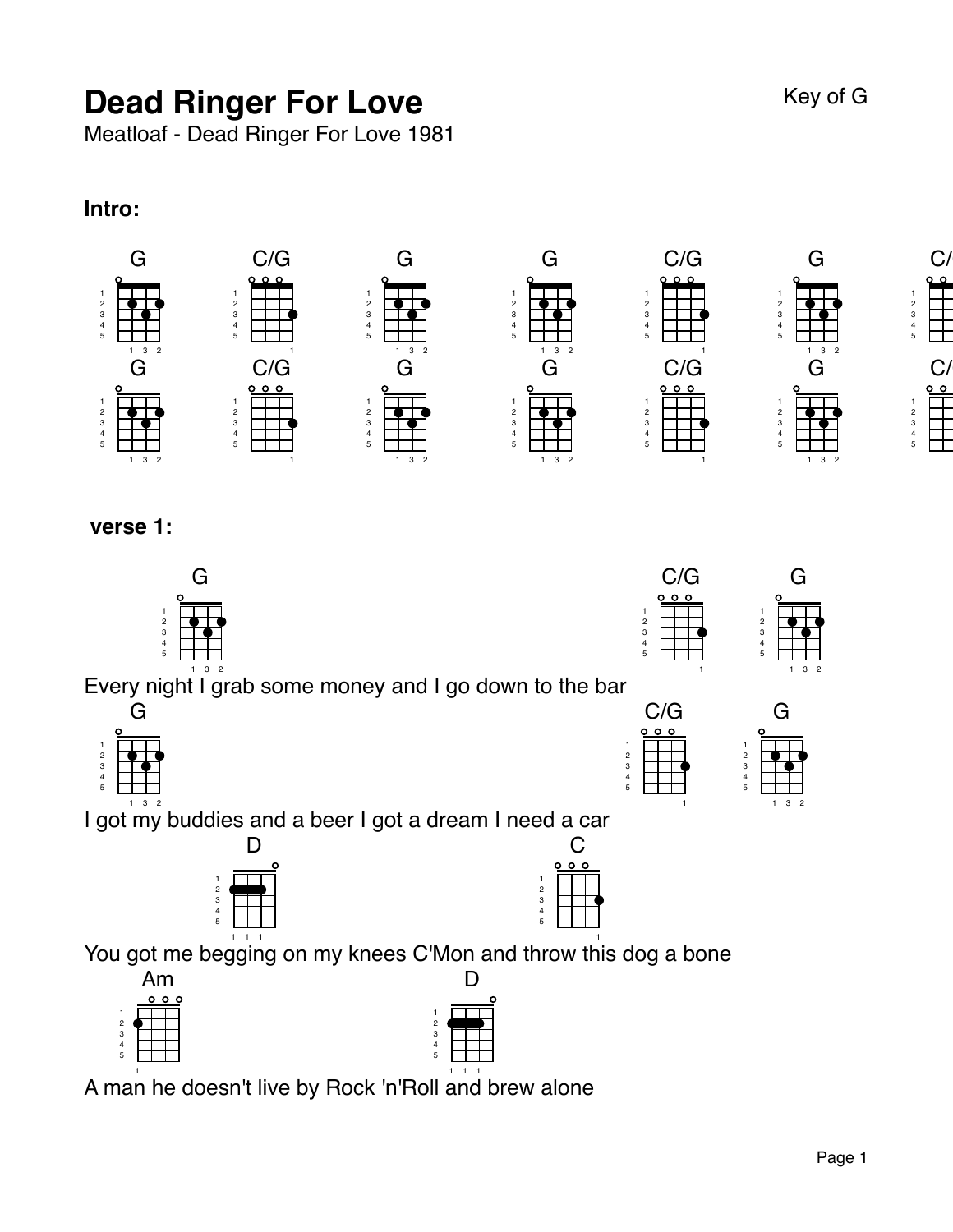

## **Chorus:**





Em

D<sub>1</sub>

1 1

Rock 'n' Roll and brew , Rock 'n' Roll and brew



C

Rock 'n' Roll and brew, Rock 'n' Roll and brew





I know that you and I,we got better things to do



I don't know who you are or what you do 





Or where you go when you're not around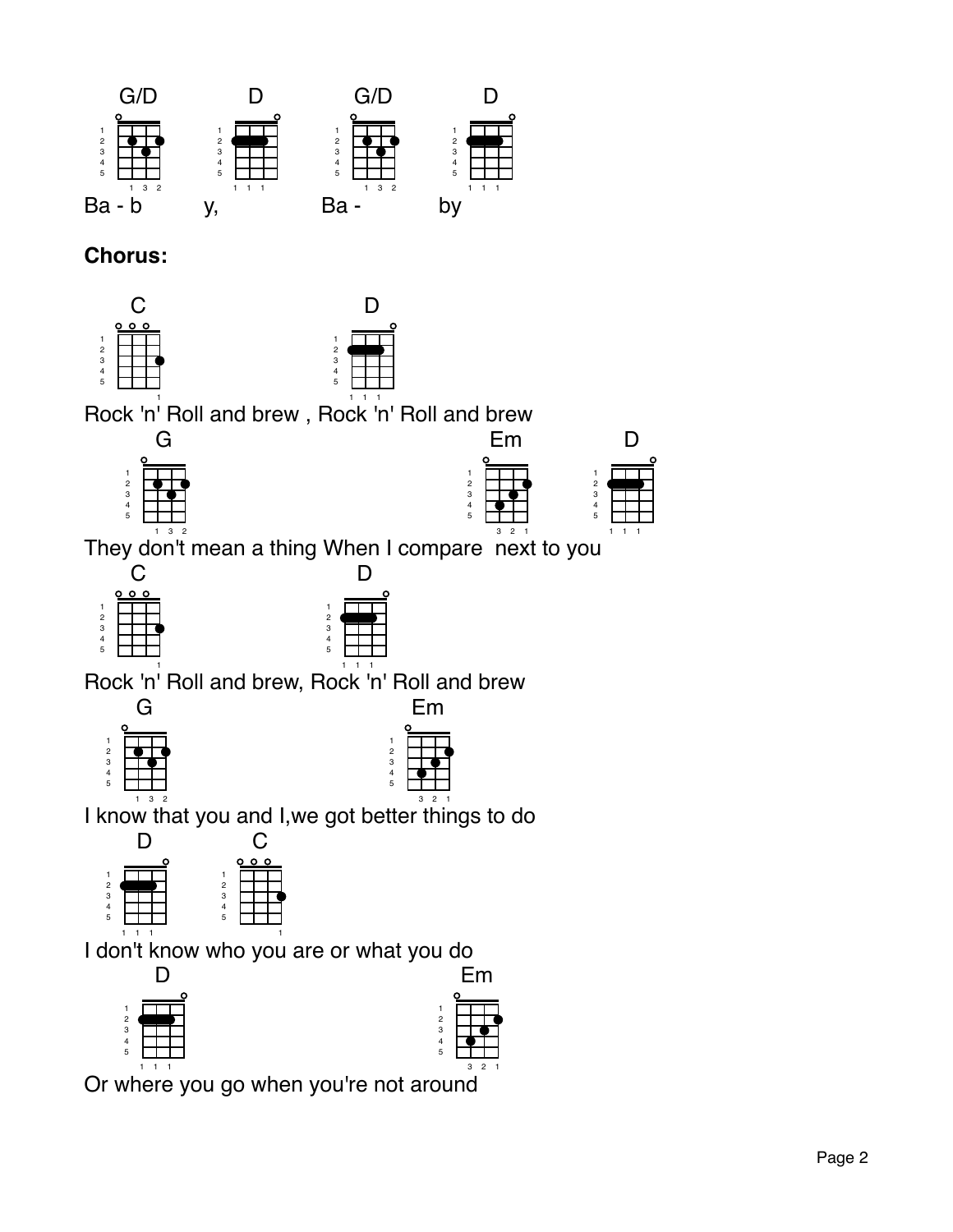

l don't know who you are, but you're a real dead ringer for love



A real dead ringer for love

## **Link:**



#### **Verse 2:**



Ever since I can remember,you been hanging around this joi nt



 $\mathsf C$ 

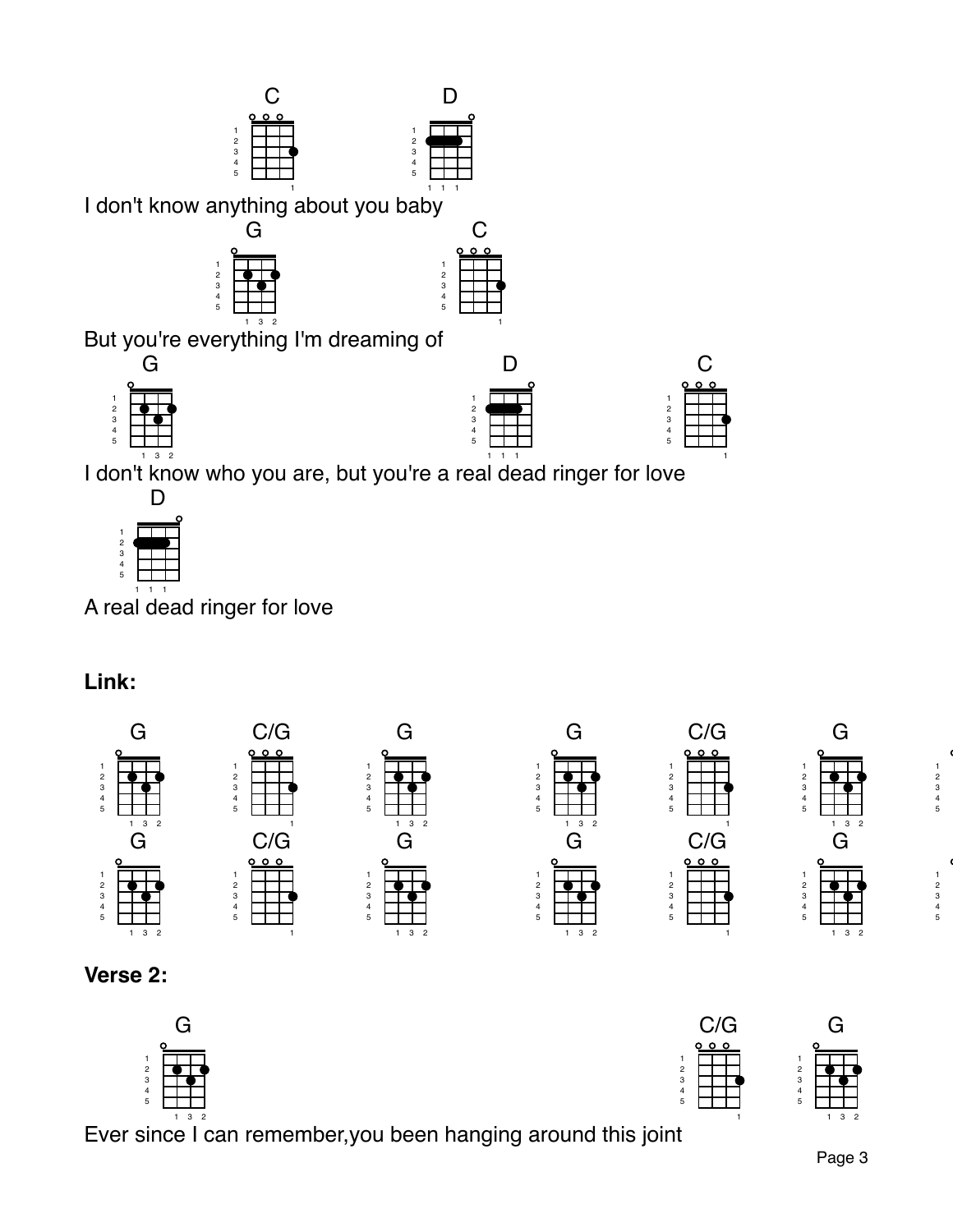|                       | ¢ | Þ |                |
|-----------------------|---|---|----------------|
| 1<br>2<br>3<br>4<br>5 |   |   |                |
|                       | ٠ | 3 | $\overline{c}$ |

5

Y ou been trying to look away,but now you finally got the po int C



Am



But a girl - she doesn't live by only, Rock 'n' Roll and brew 



# **Chorus:**





Rock 'n' Roll and brew , Rock 'n' Roll and brew



Em 2 3 4 5



Th ey don't mean a thing When I comp are next to yo u 2 1

|                | 000 |                |  |
|----------------|-----|----------------|--|
|                |     |                |  |
| $\overline{2}$ |     | $\overline{2}$ |  |
| 3              |     | 3              |  |
| 4              |     | 4              |  |
| 5              |     | 5              |  |
|                |     |                |  |

Rock 'n' Roll and brew, Rock 'n' Roll and brew



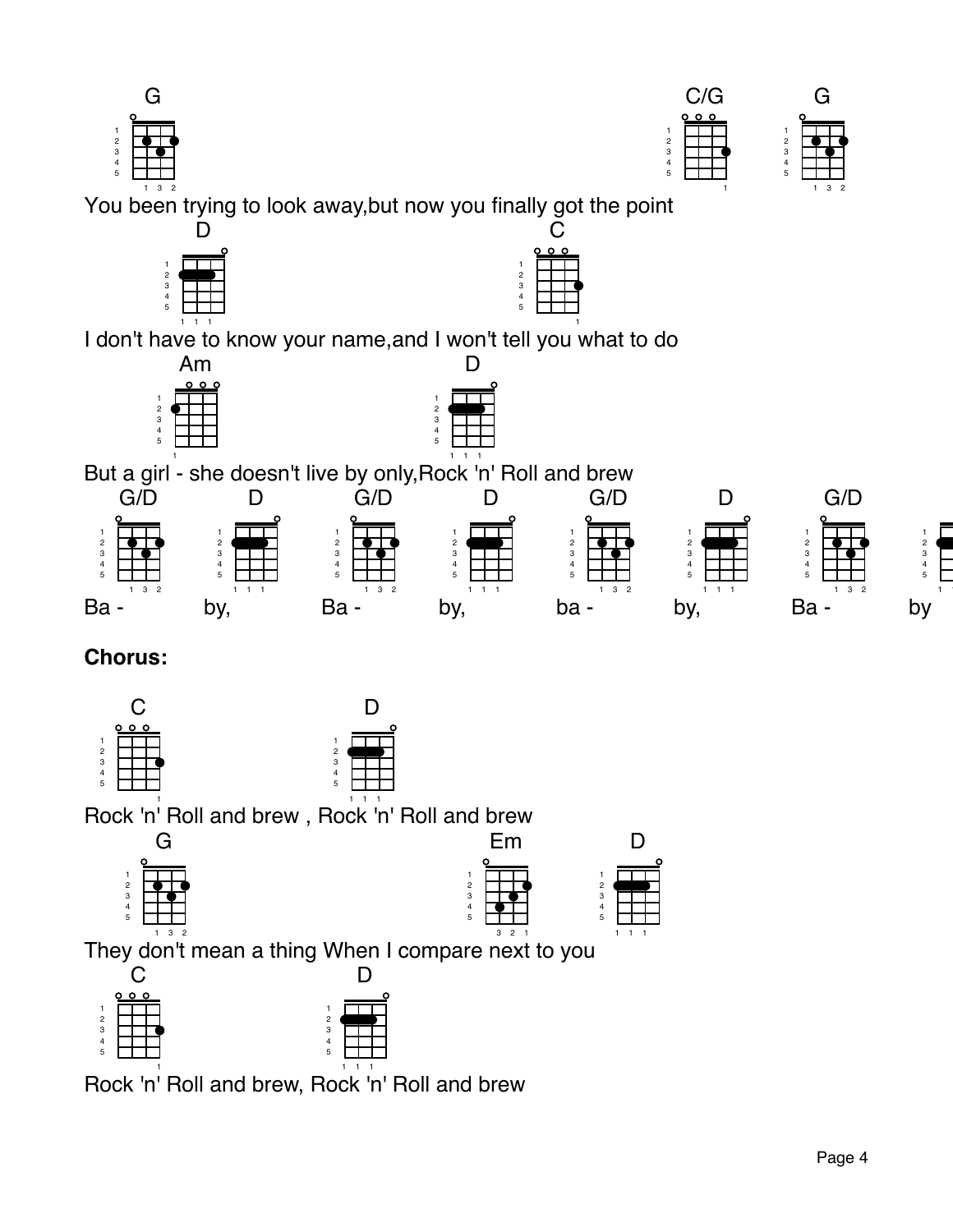



I know that you and I,we got b etter things to do



I don't know who you are or what you do





Em

Or where you go when you're not around





I don't know anything about you baby





But you're everything I'm dreaming of



D

|                                                     | ο |  | э |  |
|-----------------------------------------------------|---|--|---|--|
|                                                     |   |  |   |  |
| $\begin{array}{c}\n 2 \\ 3 \\ 4 \\ 5\n \end{array}$ |   |  |   |  |
|                                                     |   |  |   |  |
|                                                     |   |  |   |  |
|                                                     |   |  |   |  |
|                                                     |   |  |   |  |

 $\overline{C}$ 

l don't know who you are, but you're a real dead ringer for love



A real dead ringer for love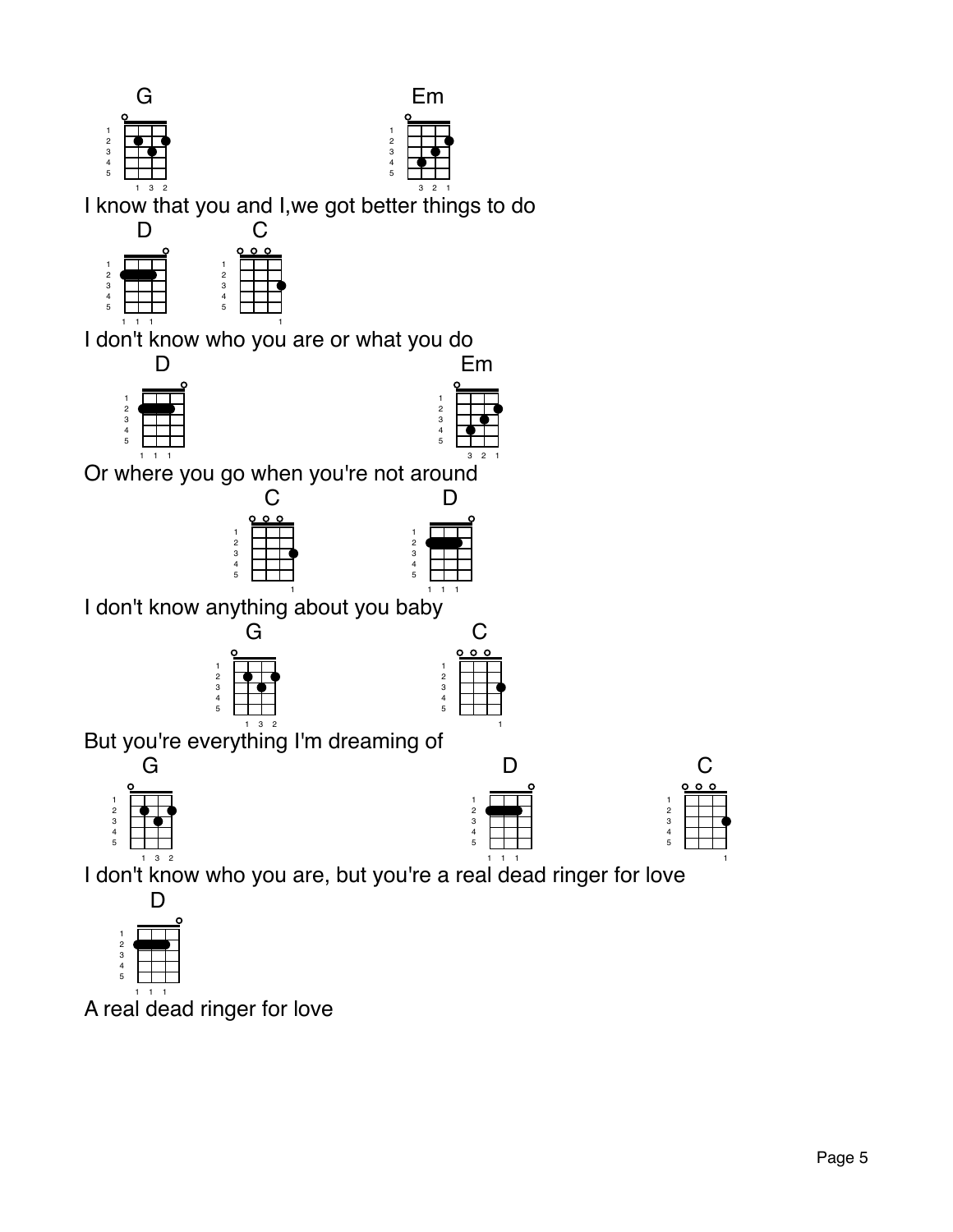## **Link:**



# **Middle Eight:**



Oooo You got the kind of legs,that do more than walk



I don't have to listen,to your whimpering talk



Listen you got the kind of eyes,that do more than see



You gotta lot of nerve coming on to me



 You got the kind of lips that do more than drink



You  $\mathring{{\mathsf{g}}}$ ot the kind of mind that does less than think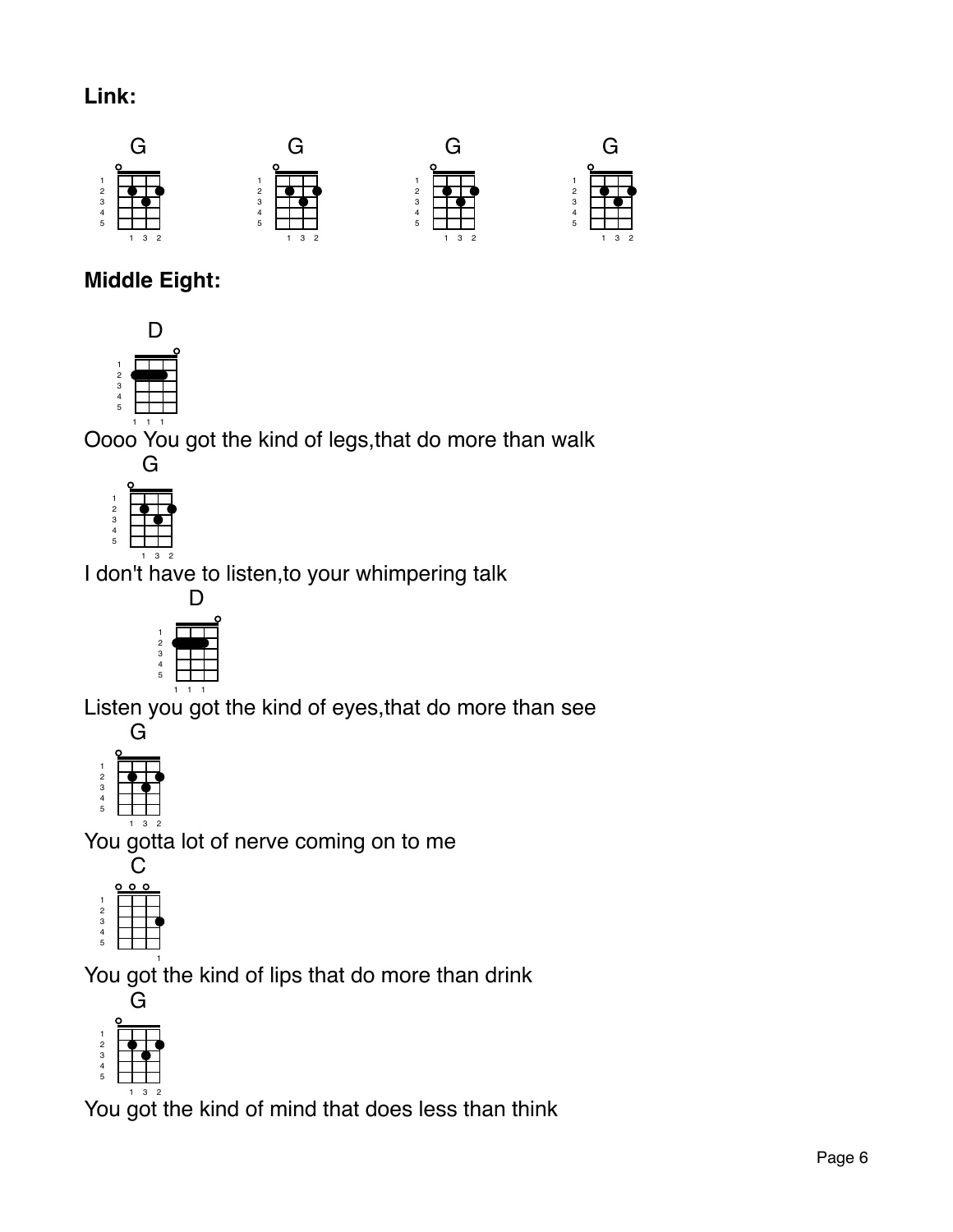|       |   | ı              |
|-------|---|----------------|
|       |   |                |
| 12345 |   |                |
|       | 3 | $\overline{2}$ |

But since I'm feeling kinda lonely and my defenses are low



Why don't we give it shot and get ready to go



I' m looking for anonymous and fleeting satisfaction



And I want to tell my Daddy that I'll be missing in action

#### **Verse 3:**

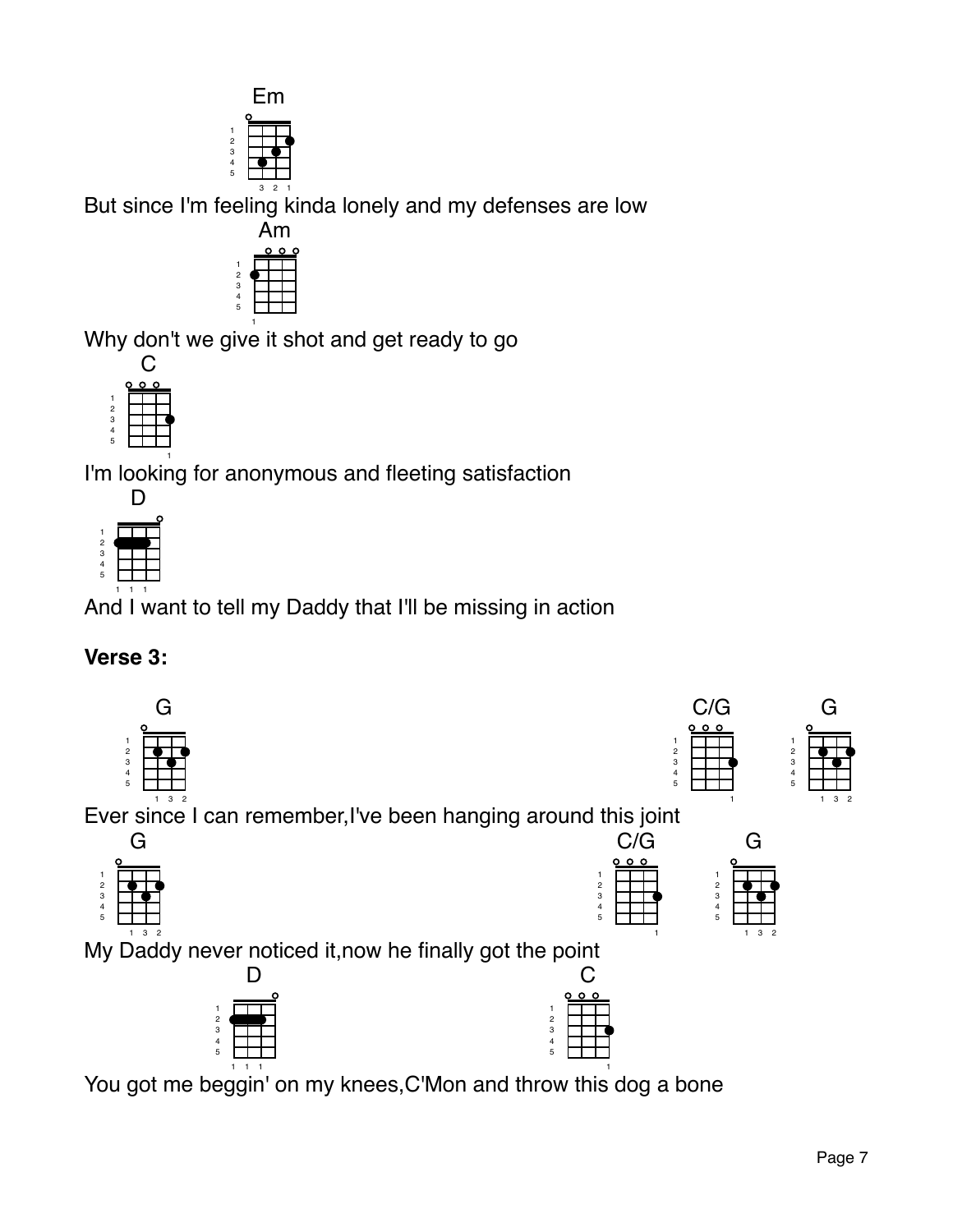



## **Chorus 3:**



Rock 'n' Roll and brew,Rock 'n' Roll and brew  $\overline{C}$ 

| $\frac{1}{2}$ 3 4 5 |   |  |
|---------------------|---|--|
|                     |   |  |
|                     |   |  |
|                     |   |  |
|                     | ٠ |  |



I know that you and I,we got better things to do

|       | Ο<br>c |   |
|-------|--------|---|
|       |        |   |
| 12345 |        |   |
|       |        |   |
|       |        |   |
|       |        |   |
|       |        | ٠ |



Rock 'n' Roll and brew, Rock 'n' Roll and brew Em



| ı<br>ш |                     |  |  |  |
|--------|---------------------|--|--|--|
|        |                     |  |  |  |
|        |                     |  |  |  |
|        |                     |  |  |  |
|        |                     |  |  |  |
| 12345  |                     |  |  |  |
|        |                     |  |  |  |
|        | $\overline{2}$<br>3 |  |  |  |

T hey don't mean a thing,when I com pare 'em next to you

|       | ۰ |  | כ |  |
|-------|---|--|---|--|
|       |   |  |   |  |
| 12345 |   |  |   |  |
|       |   |  |   |  |
|       |   |  |   |  |
|       |   |  |   |  |
|       |   |  |   |  |

I don't kn ow who you are,or what you do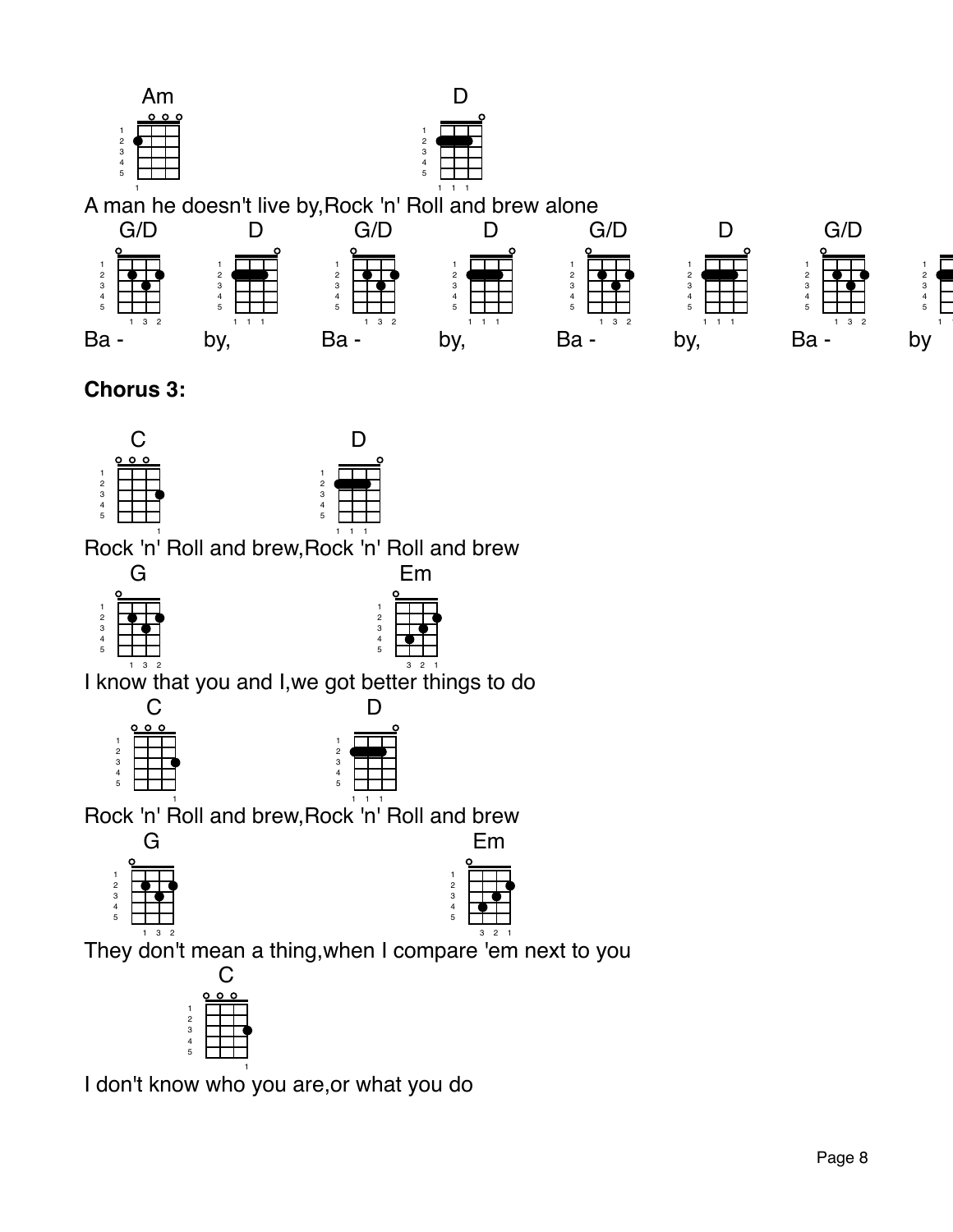



 $\mathsf C$ 

Or where you go,when you're not around





I don't know anything about you baby



But you're everything I'm dreaming of



I don<sup>'t know who you are</sup>



|       | э | ٥ |  |
|-------|---|---|--|
|       |   |   |  |
|       |   |   |  |
|       |   |   |  |
| 12345 |   |   |  |
|       |   |   |  |
|       |   |   |  |

But you're a real dead ringer for love



A real dead ringer for love

#### **Link 3:**